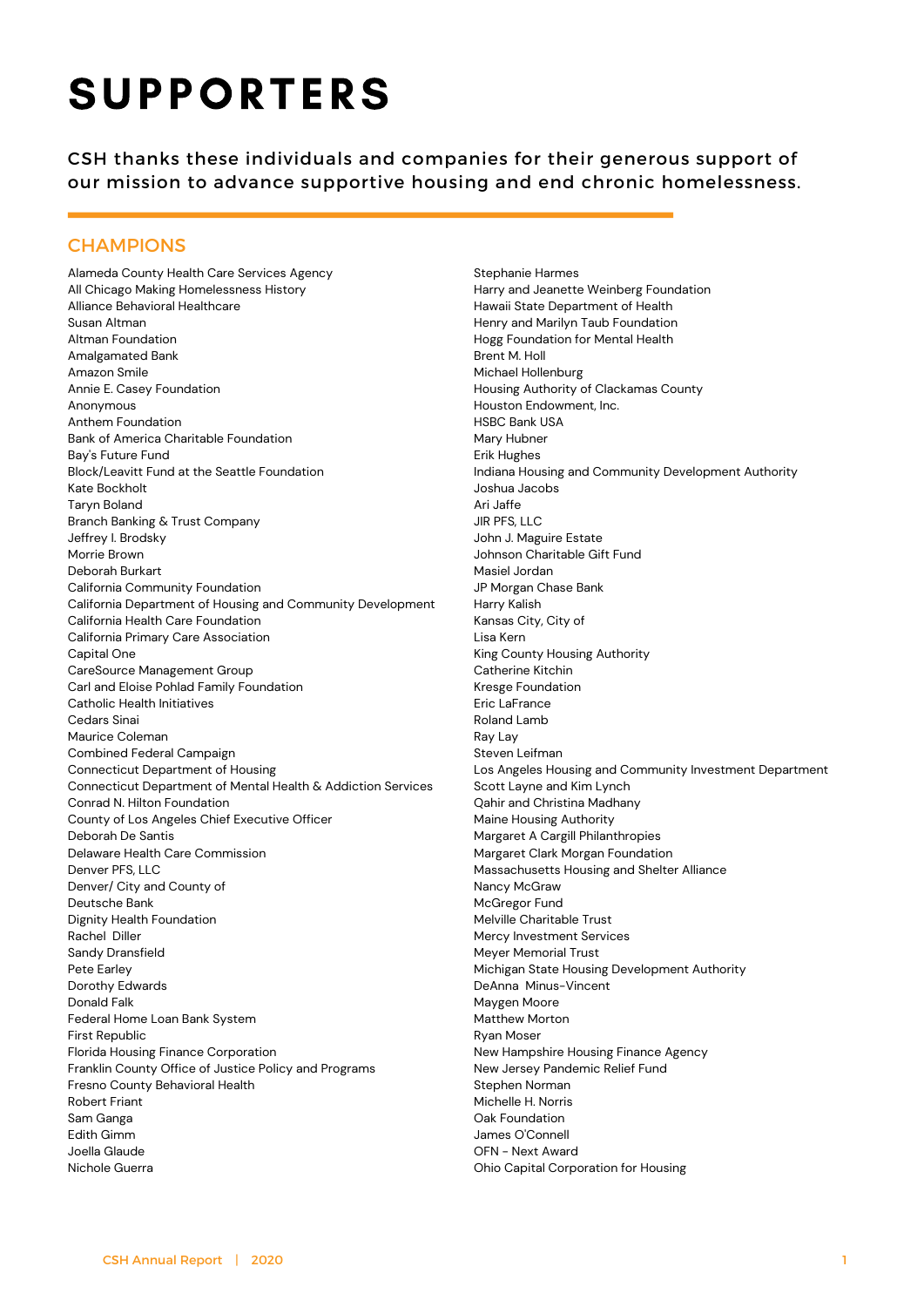Ohio Department of Mental Health and Addiction Services Ohio Department of Rehabilitation and Correction Ohio Housing Finance Agency Orange County Community Resources Orange County Health Care Agency Oregon Department of Human Services Lori Phillips-Steele Polk Bros. Foundation Arnold Potosky Carolyn Powell Terri Power Pritzker Family Foundation Ralph M. Parsons Foundation Region 10 Community Services Board Robert Wood Johnson Foundation RR Donnelley San Diego County Behavioral Health Services Administration San Diego Workforce Partnership San Francisco Mayor's Office of Housing Victoria Schussler Schwab Charitable Dominic Sebey Sherry Seiwert Lorraine Shimahara Leah Sininsky St. Paul & Minnesota Foundation State of Illinois Department of Human Services State of Oregon Office of Housing and Community Services Constance Tempel The Benevity Community Impact Fund The California Endowment The Coalition for Homelessness Intervention and Prevention The Simmons Foundation Third Sector New England LucasBThorpe TisBest Philanthropy Trinity Health Corp U.S. Department of Health and Human Services U.S. Department of Housing and Urban Development U.S. Department of Treasury United Way of Anchorage United Way of Greater Los Angeles USBank van Ameringen Foundation, Inc. Katrina Van Valkenburgh Virgin Islands Housing Authority Vitalyst Health Foundation Washington County Weingart Foundation Wells Fargo Foundation Nancy G. Whitney Jany Xu

## LEADERS

American Institutes for Research Brilliant Corners Center for Healthcare Research and Transformation Central Indiana Community Foundation CHI Health Chicanos por la Causa Community Foundation for Southeast Michigan Community of Hope Crown Family Philanthropies Data Across Sectors for Health Downtown Women's Center

Dwelling Place of Grand Rapids Grand Forks Housing Authority Greater Green Bay Community Foundation Greater Minnesota Housing Fund H&R Block Foundation Hamilton County Harris Family Foundation Health Share of Oregon Human Resource Development Council Jewish Board of Family and Children's Services, Inc. Michigan Balance of State Continuum of Care Michigan Public Health Institute Missoula, City of Montana CoC Coalition Montana Healthcare Foundation Montgomery County Department of Health and Human Services Napa County Health & Human Services Agency New Jersey Department of Children and Families Nonprofit Finance Fund Raleigh/Wake Partnership to End and Prevent Homelessness San Diego Housing Commission Social Entrepreneurs St. Peter's Health Foundation Supportive Housing Works Texas Homeless Network Texas State Affordable Housing Corporation The Chicago Community Trust The Fan Fox and Leslie R.Samuels Foundation The MUFG Foundation Trinity Church Wall Street University of Notre Dame University of Washington Washington State Department of Social and Health Services

## ADVOCATES

Adult & Child Health Boston Medical Center Butler Human Services Community Action Partnership of Northwest Montana Community Health Care Association of New York State Community Health Improvement Partners Community Housing Network (OH) ConAm Management Corporation Destination Home EngAGE Federal Reserve Bank of Philadelphia Gorman & Company Greater Cincinnati Behavioral Health Homelessness Policy Research Institute Homeward 2020 Horizon House Housing Action New Hampshire Housing Authority of the County of Butte ICAN Housing Illinois Chapter of the American Academy of Pediatrics Inspiration Corporation Kern County Los Angeles Homelessness Services Authority Low Income Housing Institute Mercy Housing Lakefront MHP Salud Missouri Housing Development Commission NeighborWorks Great Falls New Jersey Housing Mortgage and Finance Agency Parker Foundation